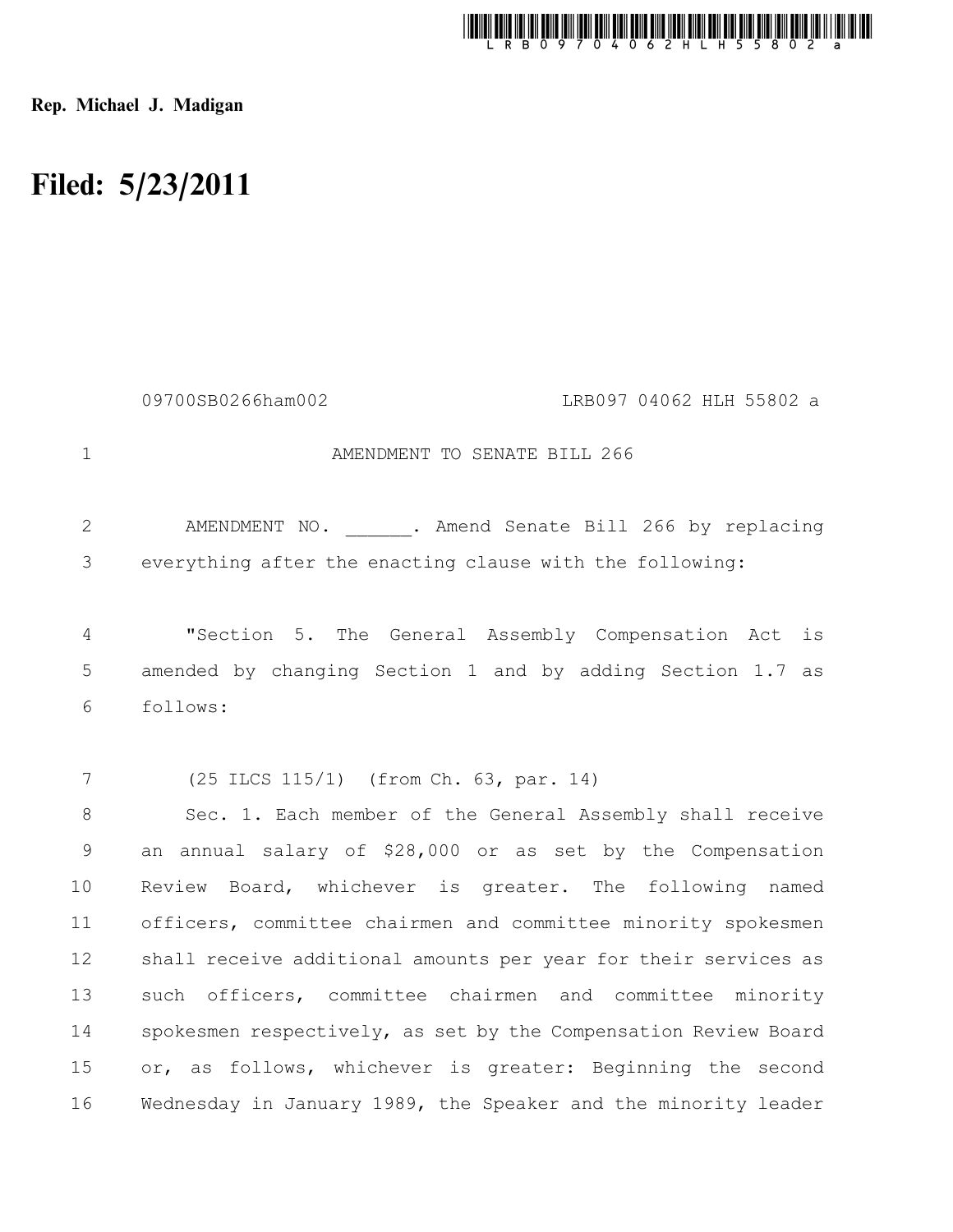09700SB0266ham002 -2- LRB097 04062 HLH 55802 a

of the House of Representatives and the President and the minority leader of the Senate, \$16,000 each; the majority leader in the House of Representatives \$13,500; 6 assistant majority leaders and 5 assistant minority leaders in the Senate, \$12,000 each; 6 assistant majority leaders and 6 assistant minority leaders in the House of Representatives, \$10,500 each; 2 Deputy Majority leaders in the House of Representatives \$11,500 each; and 2 Deputy Minority leaders in the House of Representatives, \$11,500 each; the majority caucus chairman and minority caucus chairman in the Senate, \$12,000 each; and beginning the second Wednesday in January, 1989, the majority conference chairman and the minority conference chairman in the House of Representatives, \$10,500 each; beginning the second Wednesday in January, 1989, the chairman and minority spokesman of each standing committee of the Senate, except the Rules Committee, the Committee on Committees, and the Committee on Assignment of Bills, \$6,000 each; and beginning the second Wednesday in January, 1989, the chairman and minority spokesman of each standing and select committee of the House of Representatives, \$6,000 each. A member who serves in more than one position as an officer, committee chairman, or committee minority spokesman shall receive only one additional amount based on the position paying the highest additional amount. The compensation provided for in this Section to be paid per year to members of the General Assembly, including the additional sums payable per year to 1 2 3 4 5 6 7 8 9 10 11 12 13 14 15 16 17 18 19 20 21 22 23 24 25 26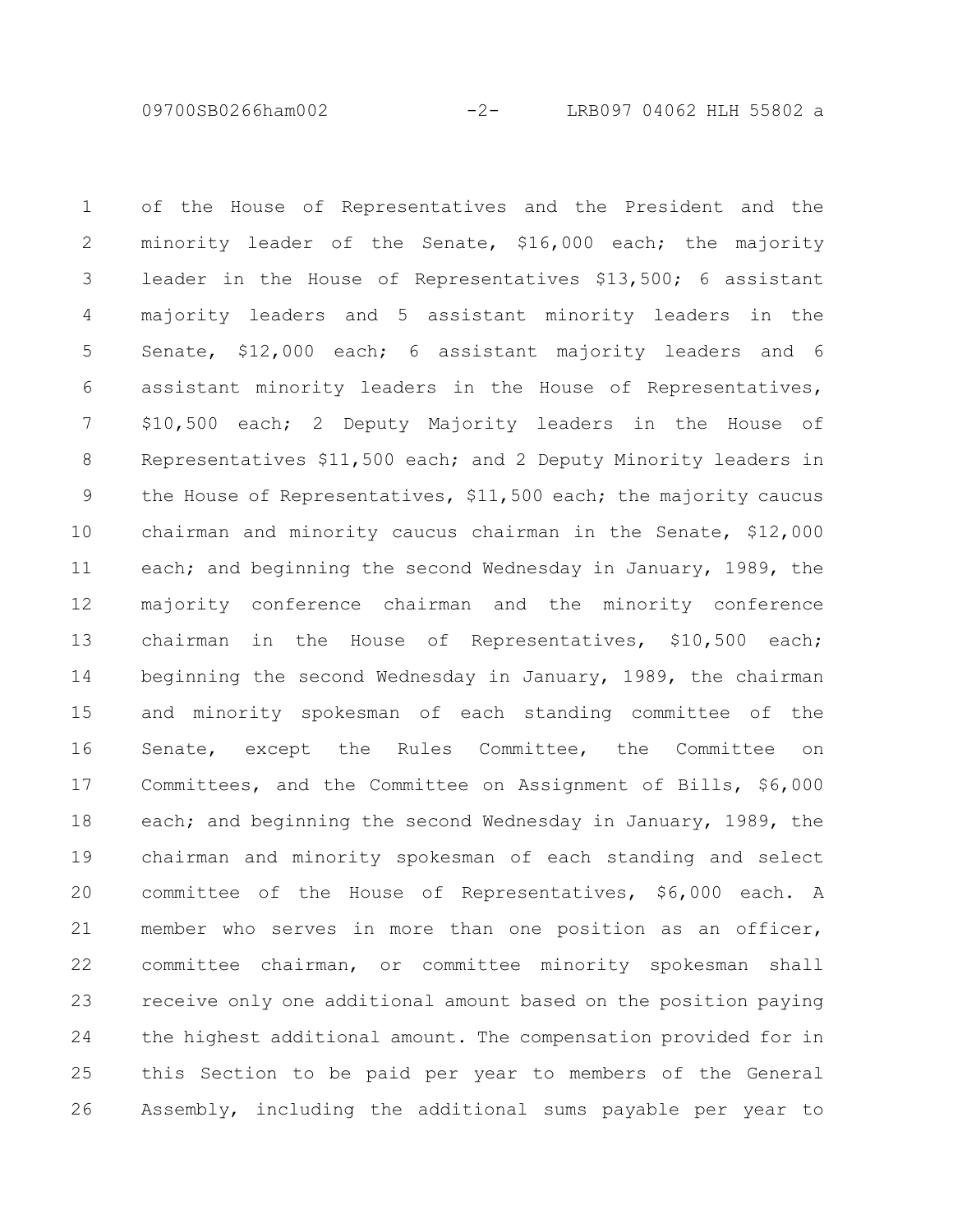09700SB0266ham002 -3- LRB097 04062 HLH 55802 a

officers of the General Assembly shall be paid in 12 equal monthly installments. The first such installment is payable on January 31, 1977. All subsequent equal monthly installments are payable on the last working day of the month. A member who has held office any part of a month is entitled to compensation for an entire month. 1 2 3 4 5 6

Mileage shall be paid at the rate of 20 cents per mile before January 9, 1985, and at the mileage allowance rate in effect under regulations promulgated pursuant to 5 U.S.C. 5707(b)(2) beginning January 9, 1985 and until July 1, 2010, for the number of actual highway miles necessarily and conveniently traveled by the most feasible route to be present upon convening of the sessions of the General Assembly by such member in each and every trip during each session in going to and returning from the seat of government, to be computed by the Comptroller. A member traveling by public transportation for such purposes, however, shall be paid his actual cost of that transportation instead of on the mileage rate if his cost of public transportation exceeds the amount to which he would be entitled on a mileage basis. No member may be paid, whether on a mileage basis or for actual costs of public transportation, for more than one such trip for each week the General Assembly is actually in session. Each member shall also receive an allowance of \$36 per day for lodging and meals while in attendance at sessions of the General Assembly before January 9, 1985; beginning January 9, 1985 and until July 1, 7 8 9 10 11 12 13 14 15 16 17 18 19 20 21 22 23 24 25 26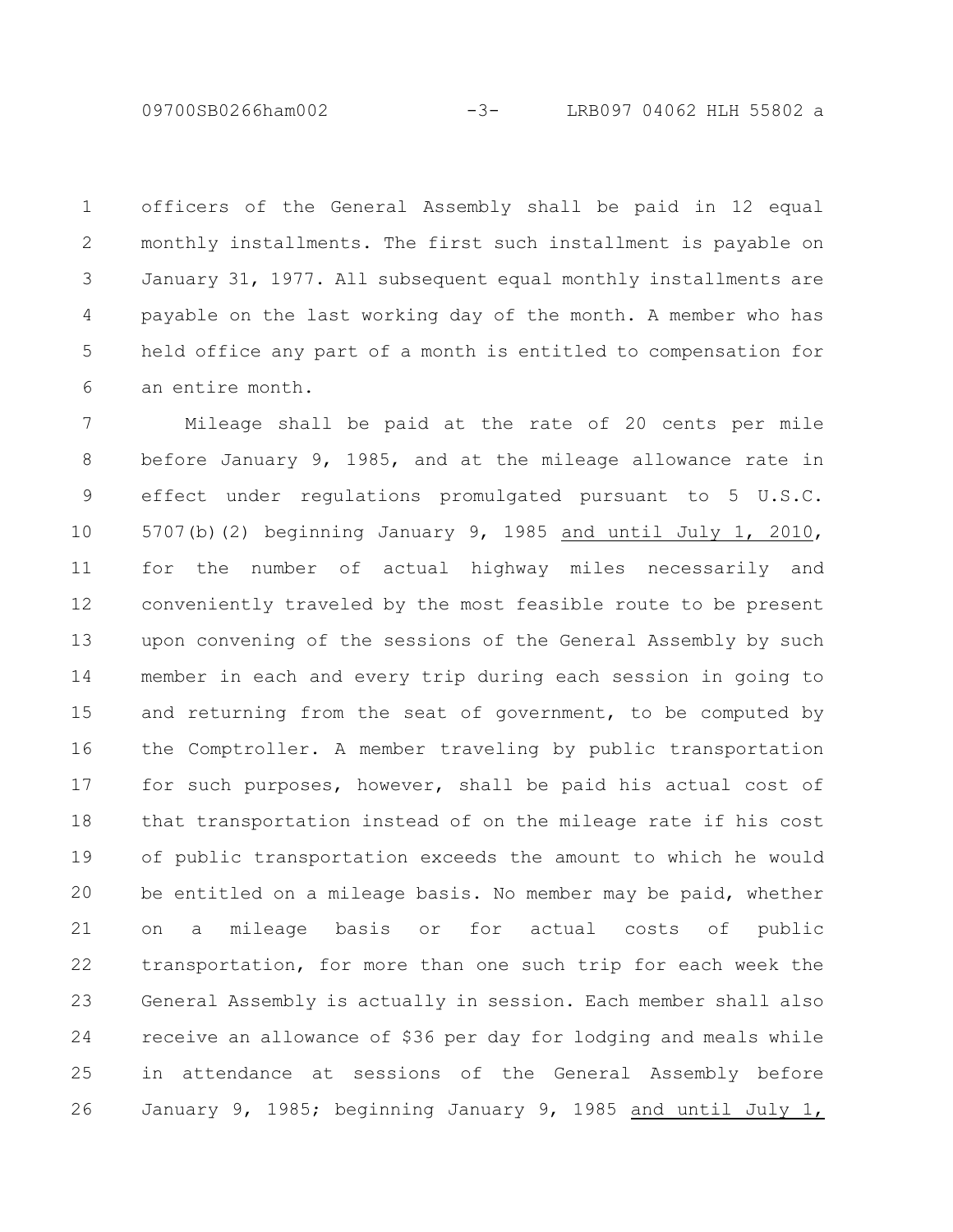09700SB0266ham002 -4- LRB097 04062 HLH 55802 a

2010, such food and lodging allowance shall be equal to the amount per day permitted to be deducted for such expenses under the Internal Revenue Code; however, beginning May 31, 1995, no allowance for food and lodging while in attendance at sessions is authorized for periods of time after the last day in May of each calendar year, except (i) if the General Assembly is convened in special session by either the Governor or the presiding officers of both houses, as provided by subsection (b) of Section 5 of Article IV of the Illinois Constitution or (ii) if the General Assembly is convened to consider bills vetoed, item vetoed, reduced, or returned with specific recommendations for change by the Governor as provided in Section 9 of Article IV of the Illinois Constitution. Notwithstanding any other provision, for fiscal year 2011 and for session days beginning in fiscal year 2012  $\theta$ nly (i) the allowance for lodging and meals is \$111 per day and (ii) mileage for automobile travel shall be reimbursed at a rate of \$0.39 per mile. 1 2 3 4 5 6 7 8 9 10 11 12 13 14 15 16 17 18

Beginning in fiscal year 2012, travel reimbursement for General Assembly members on non-session days shall be calculated using the guidelines set forth by the Legislative Travel Control Board, except that fiscal year 2012 mileage reimbursement is set at a rate of \$0.39 per mile. 19 20 21 22 23

If a member dies having received only a portion of the amount payable as compensation, the unpaid balance shall be paid to the surviving spouse of such member, or, if there be 24 25 26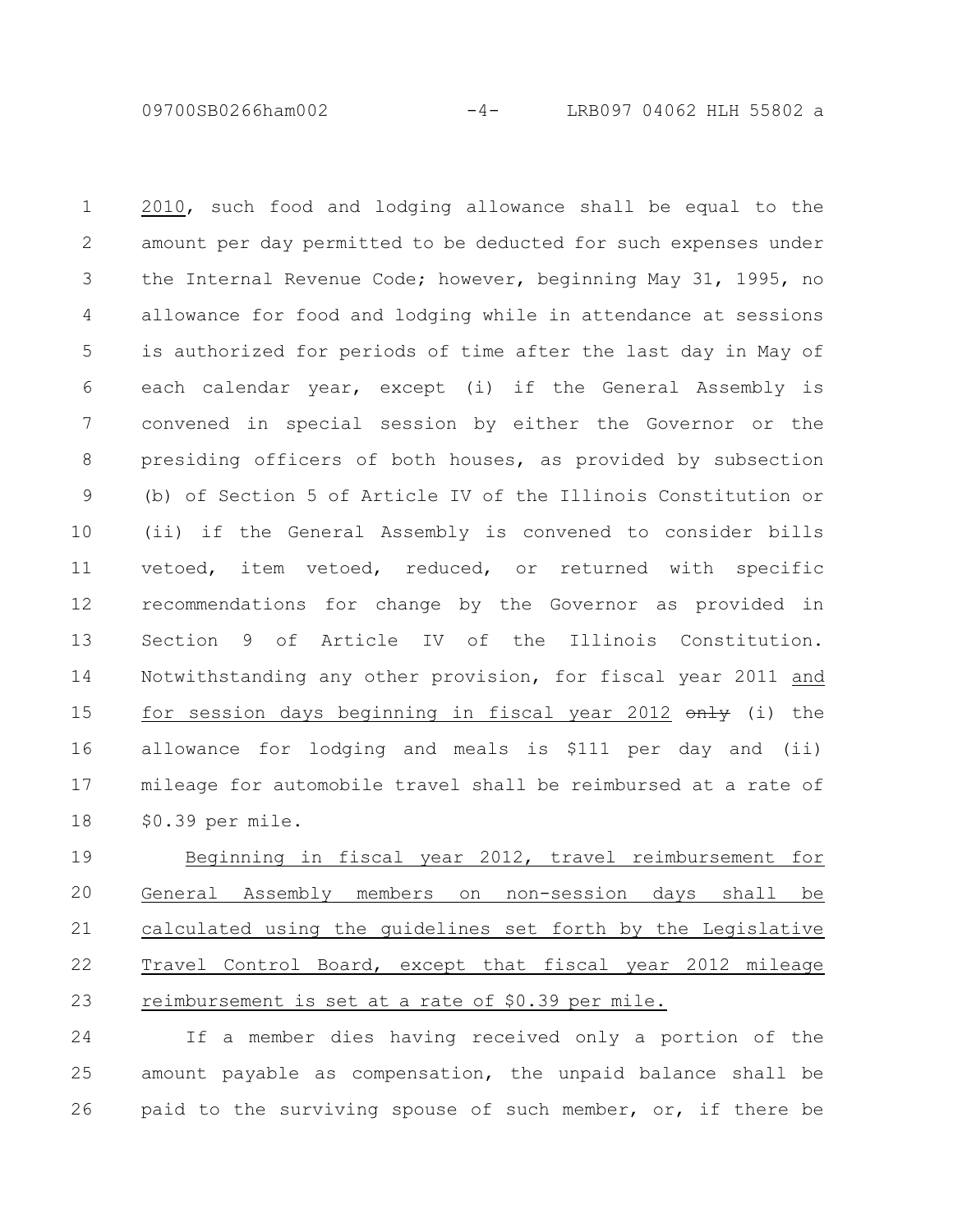| $\mathbf 1$ | none, to the estate of such member.                             |
|-------------|-----------------------------------------------------------------|
| 2           | (Source: P.A. 96-958, eff. 7-1-10.)                             |
|             |                                                                 |
| 3           | $(25$ ILCS $115/1.7$ new)                                       |
| 4           | Sec. 1.7. FY12 furlough days. During each month of the          |
| 5           | fiscal year beginning July 1, 2011, every member of the 97th    |
| 6           | General Assembly is mandatorily required to forfeit one day of  |
| 7           | The State Comptroller shall deduct the<br>compensation.         |
| 8           | equivalent of 1/261st of the annual salary of each member of    |
| 9           | the 97th General Assembly from the compensation of that member  |
| 10          | in each month of the fiscal year. For purposes of this Section, |
| 11          | annual compensation includes compensation paid to each member   |
| 12          | by the State for one year of service pursuant to Section $1$ ,  |
| 13          | except any payments made for mileage and allowances for travel  |
| 14          | and meals. The forfeiture required by this Section is not       |
| 15          | considered a change in salary and shall not impact pension or   |
| 16          | other benefits provided to members of the General Assembly.     |
|             |                                                                 |

Section 10. The Compensation Review Act is amended by changing Section 5.7 and by adding Section 5.8 as follows: 17 18

(25 ILCS 120/5.7) 19

Sec. 5.7. FY11 COLA's prohibited. Notwithstanding any former or current provision of this Act, any other law, any report of the Compensation Review Board, or any resolution of the General Assembly to the contrary, members of the General 20 21 22 23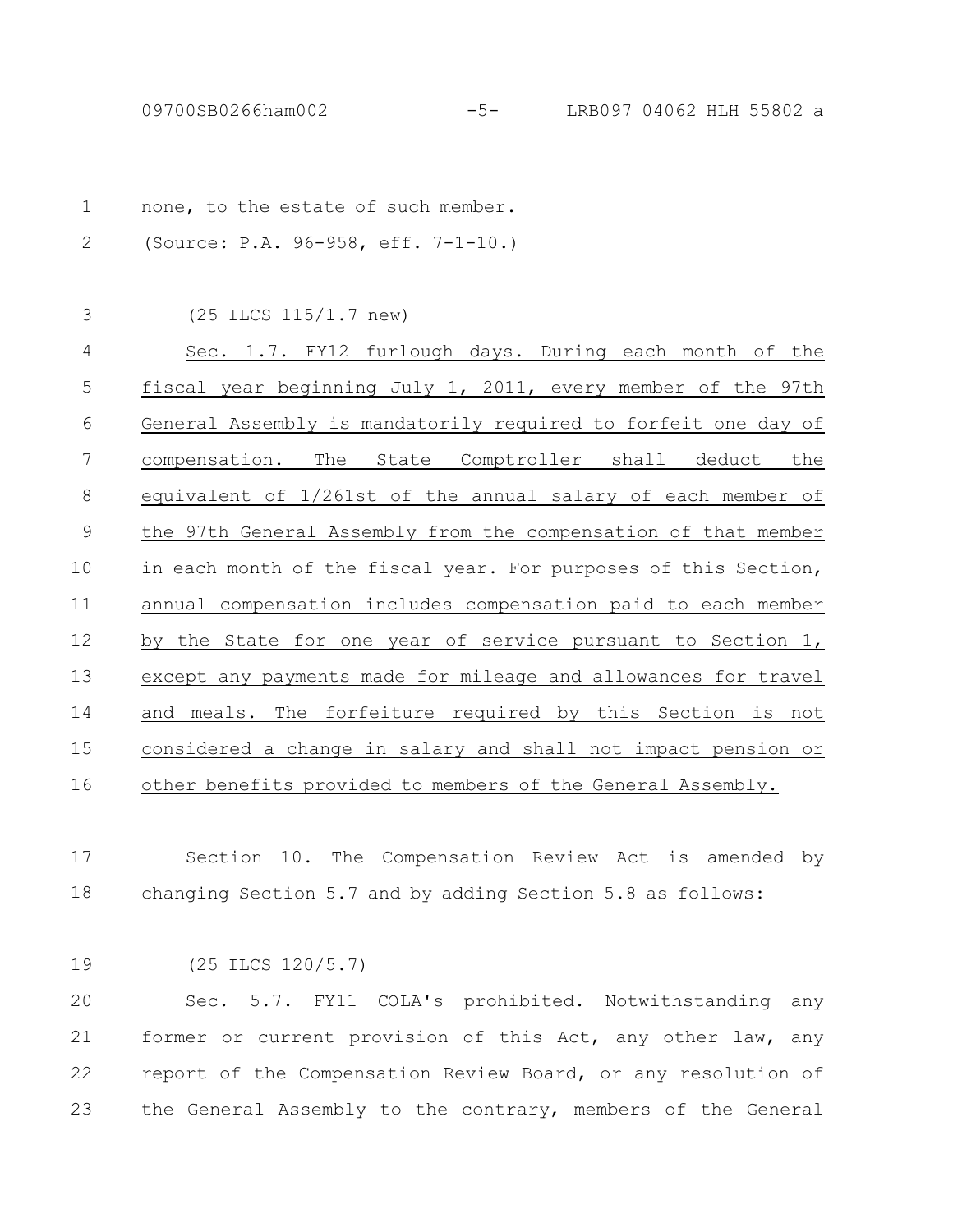09700SB0266ham002 -6- LRB097 04062 HLH 55802 a

Assembly, State's attorneys, other than the county supplement, elected executive branch constitutional officers of State government, and persons in certain appointed offices of State government, including the membership of State departments, agencies, boards, and commissions, whose annual compensation previously was recommended or determined by the Compensation Review Board, are prohibited from receiving and shall not receive any increase in compensation that would otherwise apply based on a cost of living adjustment, as authorized by Senate Joint Resolution 192 of the 86th General Assembly, for or during the fiscal year beginning July  $1, 2010$ . That cost of living adjustment shall apply again in the fiscal year beginning July 1, 2011 and thereafter. 1 2 3 4 5 6 7 8 9 10 11 12 13

(Source: P.A. 96-958, eff. 7-1-10.) 14

15

(25 ILCS 120/5.8 new)

Sec. 5.8. FY12 COLAs prohibited. Notwithstanding any former or current provision of this Act, any other law, any report of the Compensation Review Board, or any resolution of the General Assembly to the contrary, members of the General Assembly, State's attorneys, other than the county supplement, elected executive branch constitutional officers of State government, and persons in certain appointed offices of State government, including the membership of State departments, agencies, boards, and commissions, whose annual compensation previously was recommended or determined by the Compensation 16 17 18 19 20 21 22 23 24 25